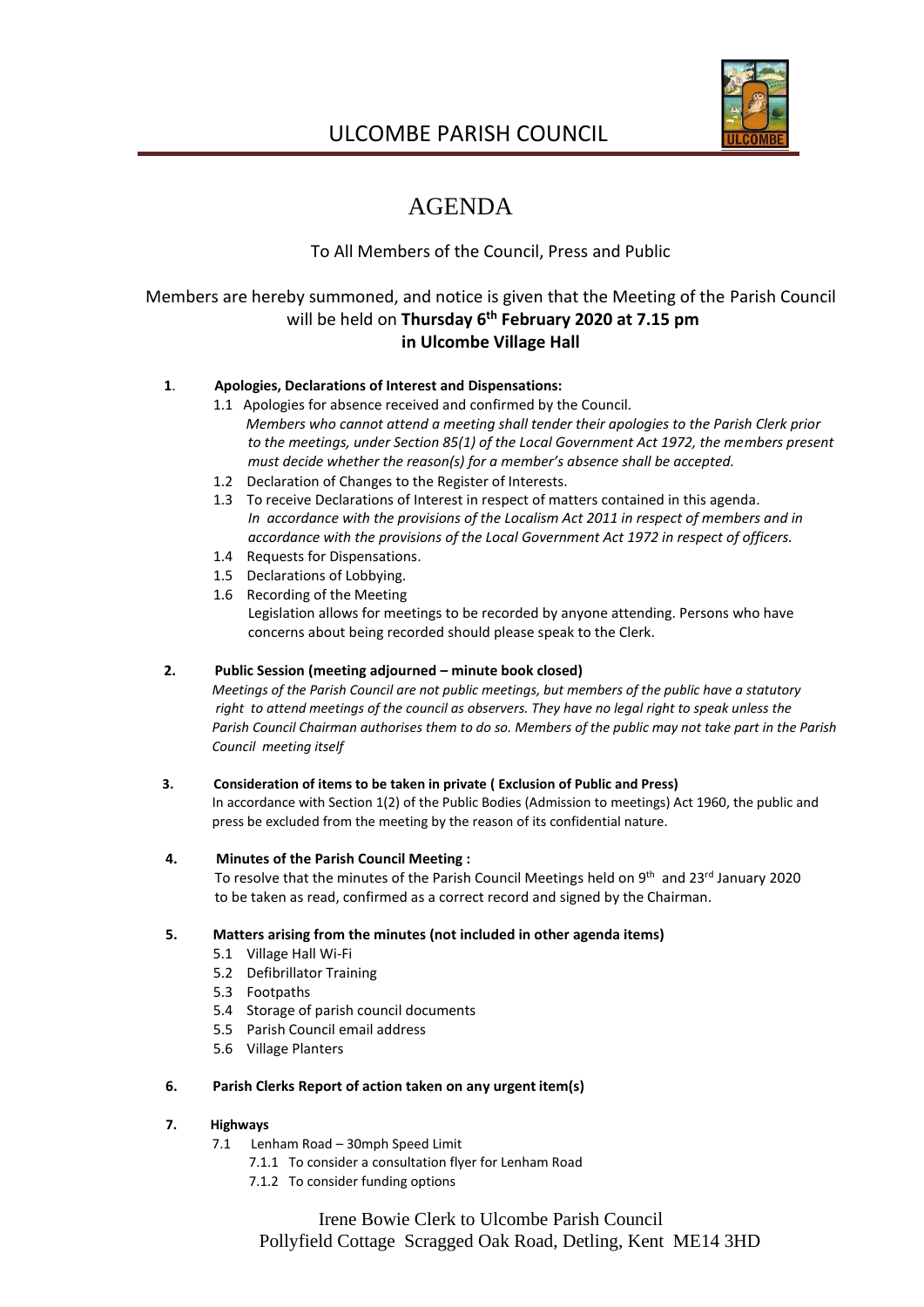- 7.2 Highways Improvement Plan ( Update)
- 7.3 To note any new works to be reported.
- 7.4 To receive parish portal report. Parish Portal Report February 2020.pdf
- 7.5 To consider any other Highways matters

#### **8. To receive reports from :**

- 8.1 Chairman Ulcombe Parish Council Club Club Council Clir Kenward<br>8.2 Clir Councillor Council Council Cha
- 
- 8.3 Kent County Councillor Communication Councillor Council County Council County Council County Council County Council County Council County Council County Council County Council County Council County Council County Counc
- 8.4 Footpath Warden Report **R. Banham**
- 8.5 Police and Crime Report **PCSO Boyd** PCSO Boyd
- 8.6 Community Warden Report D Riach-Brown

#### **9. Planning:**

## **9.1 To receive an update on any outstanding planning applications and results.**

- 9.1.1 Acorn House Lenham Road Kingswood Kent ME17 1LU Application Permitted
- 9.1.2 Hill Farm Barn Lenham Road Ulcombe Maidstone Kent ME17 1LT
- 9.1.3 Land Adjacent To Peckham Farm Ulcombe Road Headcorn Ashford Kent TN27 9JX Application Permitted
- 9.2 To consider the following Planning Applications:
	- 9.2.1 19/503989/FULL : Woodview Lenham Road Kingswood ME17 1LU Demolition of the existing bungalow and erection of 2no. detached dwellings together with associated parking, amenity areas and landscaping.
- 9.3 To receive late planning applications and other late planning matters.
- 9.4 To receive report from the Village Hall Committee regarding the village hall extension.

#### **10. Finance:**

- 10.1 To note Receipts of Income.
- 10.2 To authorise Payments listed on the schedule.
- 10.3 To confirm bank reconciliation.
- 10.4 To consider funding request for an external consultant re: 19/500167/ENF The Meadows 2 Lenham Road - Appeal against an Enforcement Notice

#### **11. Correspondence – To receive items of late correspondence:**

- 11.1 To table items of late correspondence
- 11.2 Items circulated for information:
	- 11.2.1 Maidstone KALC Agenda for Monday 17.2.2020
	- 11.2.2 KALC Survey 2020
	- 11.2.3 MBC Notice of Meetings
	- 11.2.4 Maidstone Museum Flyer
- 11.3 Items acted on
- 11.4 Items for discussion/action

## **12. MBC Call for Sites:**

- 12.1 To receive an update on the public consultations
- 12.2To consider the proposed garden village at Lenham Heath

## **13. Recreation Play Area/Car Park:**

- 13.1 To receive the Monthly Inspection Report from Maidstone Borough Council/ parish council and to consider any actions to be taken.
- 13.2 To nominate a Councillor to undertake recreation ground and defibrillator inspection for the period 7<sup>th</sup> February 2020 to 6<sup>th</sup> 5<sup>th</sup> March 2020.
	- 13.3 To note that Cllr Lingwood is investigating low level lighting at the village hall.
	- 13.4 To receive an update on the litter bins and consider purchasing new litter bins.
	- 13.5 To note any other recreation ground matters for action.

Irene Bowie Clerk to Ulcombe Parish Council Pollyfield Cottage Scragged Oak Road, Detling, Kent ME14 3HD

**District Councillor Councillor Councillor** MBC Cllr Chappell-Tay